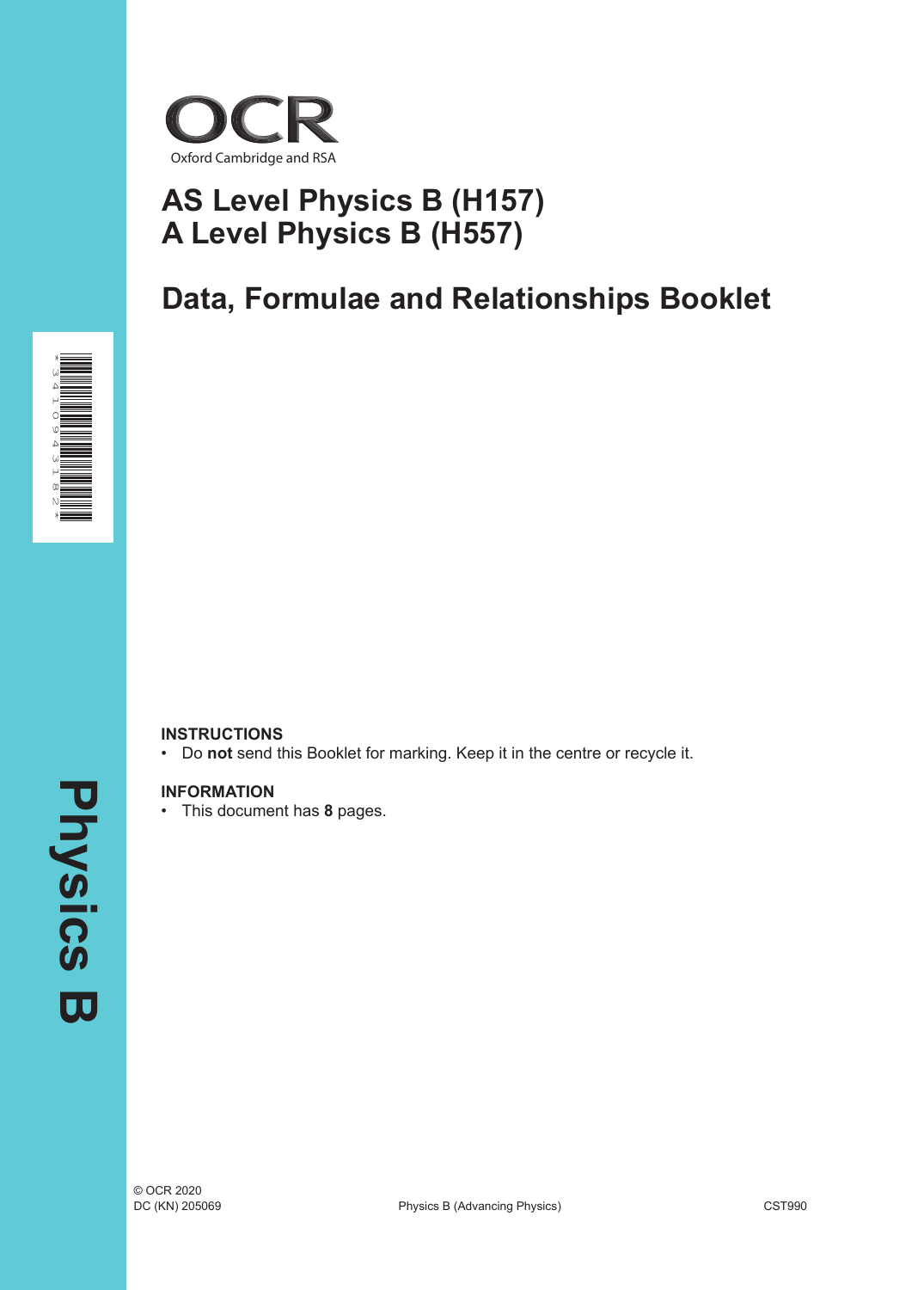### Data, Formulae and Relationships

#### **Data**

Values are given to three significant figures, except where more – or fewer – are useful.

### **Physical constants**

| speed of light               | C                              | $3.00 \times 10^8$ m s <sup>-1</sup>                                                                             |
|------------------------------|--------------------------------|------------------------------------------------------------------------------------------------------------------|
| permittivity of free space   | $\mathcal{E}_0$                | $8.85 \times 10^{-12}$ C <sup>2</sup> N <sup>-1</sup> m <sup>-2</sup> (or F m <sup>-1</sup> )                    |
| electric force constant      | $k = \frac{1}{4\pi\epsilon_0}$ | $8.98 \times 10^9$ N m <sup>2</sup> C <sup>-2</sup> ( $\approx 9 \times 10^9$ N m <sup>2</sup> C <sup>-2</sup> ) |
| permeability of free space   | $\mu_{0}$                      | $4\pi \times 10^{-7}$ N A <sup>-2</sup> (or H m <sup>-1</sup> )                                                  |
| charge on electron           | e                              | $-1.60 \times 10^{-19}$ C                                                                                        |
| mass of electron             | $m_e$                          | $9.11 \times 10^{-31}$ kg = 0.000 55 u                                                                           |
| mass of proton               | $m_p$                          | $1.673 \times 10^{-27}$ kg = 1.0073 u                                                                            |
| mass of neutron              | $m_n$                          | $1.675 \times 10^{-27}$ kg = 1.0087 u                                                                            |
| mass of alpha particle       | $m_{\alpha}$                   | $6.646 \times 10^{-27}$ kg = 4.0015 u                                                                            |
| Avogadro constant            | $L, N_A$                       | $6.02 \times 10^{23}$ mol <sup>-1</sup>                                                                          |
| Planck constant              | $\boldsymbol{h}$               | $6.63 \times 10^{-34}$ J s                                                                                       |
| Boltzmann constant           | k                              | $1.38 \times 10^{-23}$ J K <sup>-1</sup>                                                                         |
| molar gas constant           | R                              | 8.31 J mol <sup>-1</sup> $K^{-1}$                                                                                |
| gravitational force constant | G                              | $6.67 \times 10^{-11}$ N m <sup>2</sup> kg <sup>-2</sup>                                                         |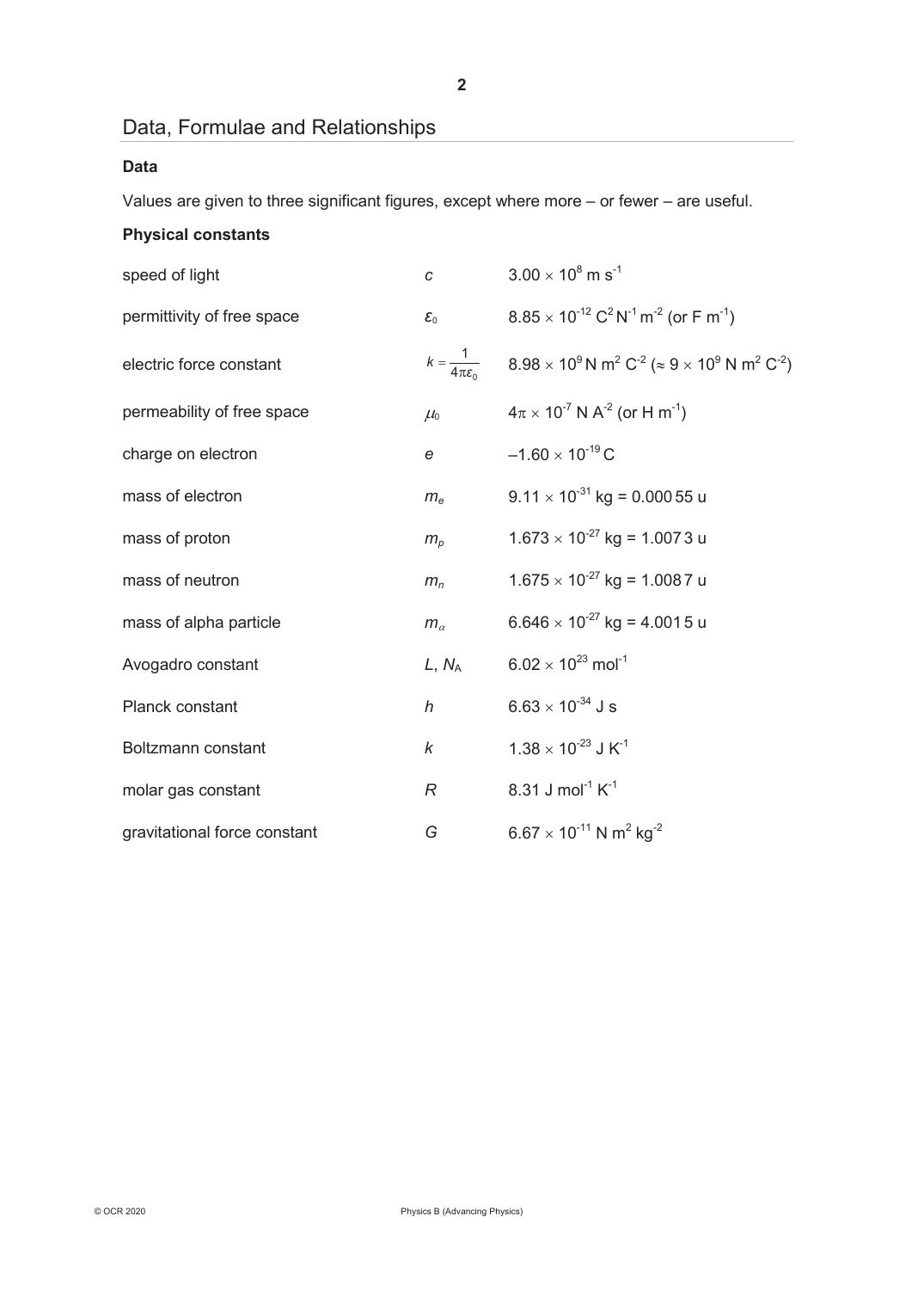#### **Other data**

| standard temperature and pressure (stp)                          |             | 273 K (0 °C), $1.01 \times 10^5$ Pa (1 atmosphere) |
|------------------------------------------------------------------|-------------|----------------------------------------------------|
| molar volume of a gas at stp                                     | $V_{\rm m}$ | $2.24 \times 10^{-2}$ m <sup>3</sup>               |
| gravitational field strength at the Earth's<br>surface in the UK | g           | $9.81 N kg^{-1}$                                   |
| <b>Conversion factors</b>                                        |             |                                                    |
| unified atomic mass unit                                         | 1u l        | = 1.661 $\times$ 10 <sup>-27</sup> kg              |
|                                                                  |             | 1 day = $8.64 \times 10^4$ s                       |
|                                                                  |             | 1 year $\approx 3.16 \times 10^7$ s                |
|                                                                  | year        | 1 light $\approx 10^{16}$ m                        |

#### **Mathematical constants and equations**

| $e = 272$                                                                                        | $\pi = 3.14$ | 1 radian = $57.3^\circ$                 |
|--------------------------------------------------------------------------------------------------|--------------|-----------------------------------------|
| arc = $r\theta$                                                                                  |              | circumference of circle = $2\pi r$      |
| $\sin\theta \approx \tan \theta \approx \theta$<br>and cos $\theta \approx 1$ for small $\theta$ |              | area of circle = $\pi r^2$              |
|                                                                                                  |              | surface area of cylinder = $2\pi rh$    |
| $\ln(x^n) = n \ln x$                                                                             |              | volume of cylinder = $\pi r^2 h$        |
| $\ln(e^{kx}) = kx$                                                                               |              | surface area of sphere = $4\pi r^2$     |
|                                                                                                  |              | volume of sphere = $\frac{4}{3}\pi r^3$ |

#### **Prefixes**

|   |                               |  | $10^{-12}$ $10^{-9}$ $10^{-6}$ $10^{-3}$ $10^{3}$ $10^{6}$ $10^{9}$ |  |
|---|-------------------------------|--|---------------------------------------------------------------------|--|
| p | $\mathsf{n}$ and $\mathsf{n}$ |  | m k M G                                                             |  |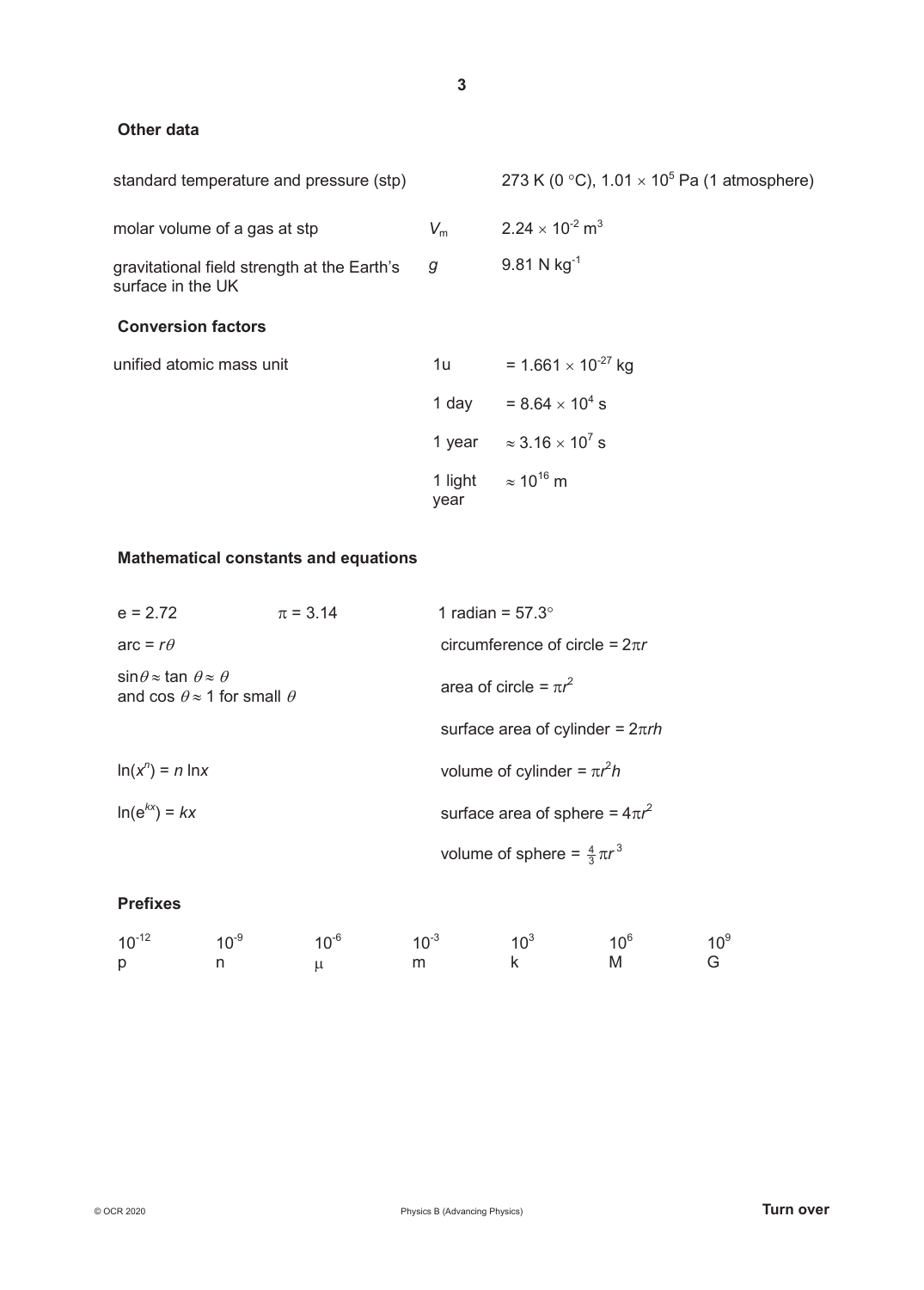2nd medium

J

 $\left(\frac{V_{\text{total}}}{V}\right)$ 

noise total *V V*

 $\overline{\phantom{0}}$ ſ

 $N = 2<sup>b</sup>$ ,  $b = log<sub>2</sub>N$ 

#### **Formulae and relationships**

#### **Imaging and signalling**

| focal length         | $\frac{1}{v} = \frac{1}{u} + \frac{1}{f}$                                                          |
|----------------------|----------------------------------------------------------------------------------------------------|
| linear magnification | $m=\frac{V}{U}$                                                                                    |
| refractive index     | $n = \frac{\sin i}{\sin r} = \frac{c_{1st\text{ medium}}}{c_{2nd\text{ medium}}}$<br>$c2nd$ mediun |

noise limitation on maximum bits per sample

alternatives, N, provided by n bits

#### **Electricity**

| current                           | $I = \frac{\Delta Q}{\Delta t}$                                               |
|-----------------------------------|-------------------------------------------------------------------------------|
| potential difference              | $V = \frac{W}{Q}$                                                             |
| power and energy                  | $P = IV = I2R$ , $W=V/t$                                                      |
| e.m.f and potential difference    | $V = \mathcal{E} - Ir$                                                        |
| conductors in series and parallel | $\frac{1}{G} = \frac{1}{G_1} + \frac{1}{G_2} + \dots$ $G = G_1 + G_2 + \dots$ |
| resistors in series and parallel  | $R = R_1 + R_2 + $ $\frac{1}{R} = \frac{1}{R_1} + \frac{1}{R_2} + $           |
| potential divider                 | $V_{\text{out}} = \frac{R_2}{R_1 + R_2} V_{\text{in}}$                        |
| conductivity and resistivity      | $G = \frac{\sigma A}{l}$ $R = \frac{\rho L}{\Lambda}$                         |
| capacitance                       | $C = \frac{Q}{V}$                                                             |
| energy stored in a capacitor      | $E = \frac{1}{2} QV = \frac{1}{2}CV^2$                                        |
| discharge of capacitor            | $\frac{dQ}{dt} = -\frac{Q}{RC}$ $Q = Q_0 e^{-t/RC}$ $\tau = RC$               |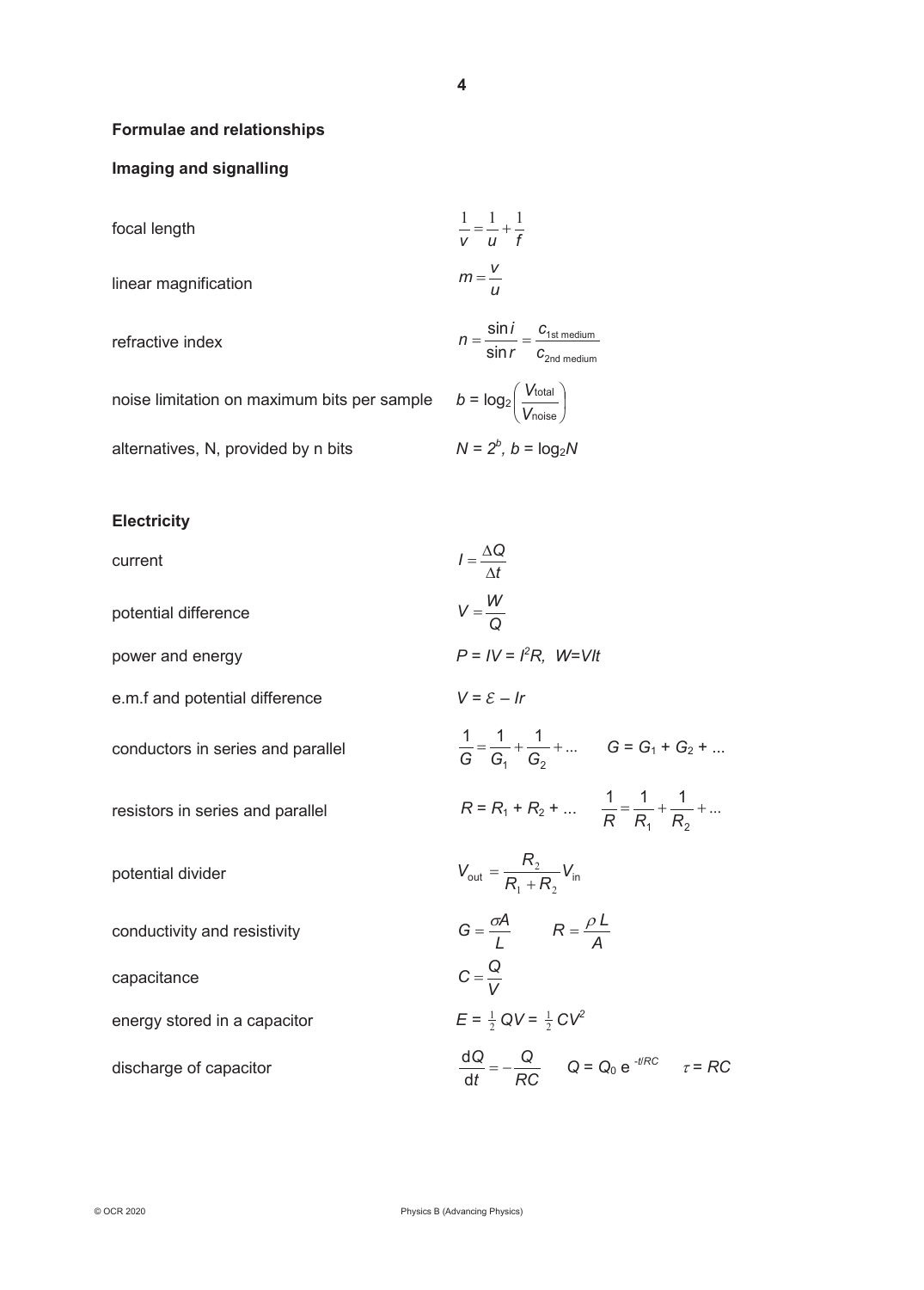#### **Materials**

Hooke's law

elastic strain energy <sup>2</sup>

Young modulus

$$
F = kx
$$
  
\n
$$
\frac{1}{2} kx^2
$$
  
\n
$$
E = \frac{\text{stress}}{\text{strain}}, \text{ stress} = \frac{\text{tension}}{\text{cross - sectional area}},
$$
  
\nstrain =  $\frac{\text{extension}}{\text{median}}$ 

$$
f(x) = \frac{1}{\text{original length}}
$$

#### **Gases**

| kinetic theory of gases | $pV = \frac{1}{3} Nmc^2$ |
|-------------------------|--------------------------|
| ideal gas equation      | $pV = nRT = NkT$         |

#### **Motion and forces**

momentum *p = mv*

impulse *F*∆*t* 

force *F =* 

work done *W = Fx* ∆*E = F*∆*s*

components of a vector in two perpendicular directions



equations for uniformly accelerated motion = +

$$
s = ut + \frac{1}{2}at^2
$$
  
\n
$$
v = u + at
$$
  
\n
$$
v^2 = u^2 + 2as
$$
  
\n
$$
a = \frac{v^2}{r}, F = \frac{mv^2}{r} = mr\omega^2
$$

*t mv* Δ  $\Delta$ (mv)

for circular motion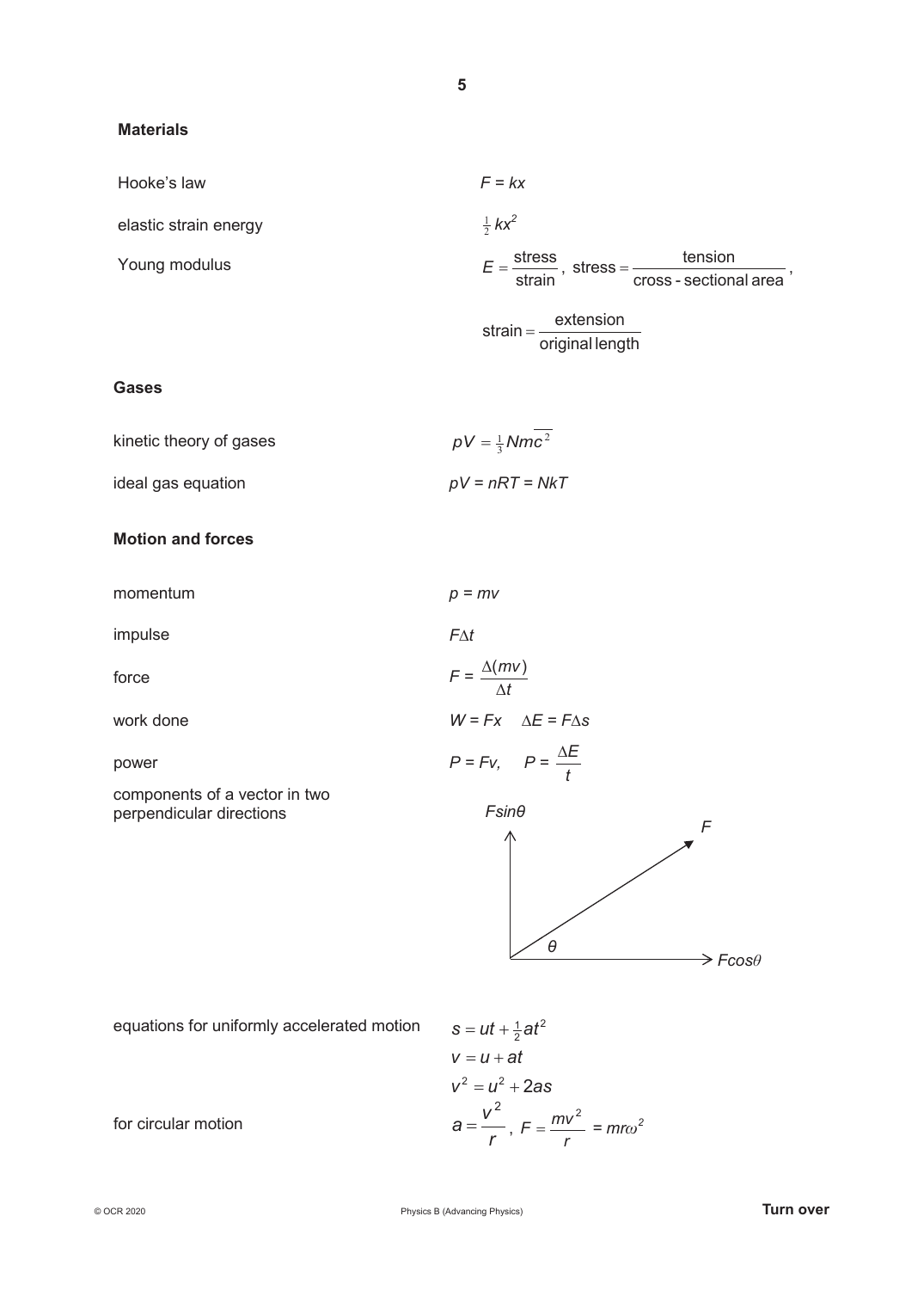$f = \frac{1}{T}$ 

#### **Energy and thermal effects**

| energy                       | $\Delta E = mc\Delta \theta$ |
|------------------------------|------------------------------|
| average energy approximation | average energy $\sim kT$     |
| Boltzmann factor             | kT                           |

#### **Waves**

wave formula  $v = f \lambda$ 

frequency and period

diffraction grating *nλ* = *d*sinθ

#### **Oscillations**

|               | $x = A \cos(\omega t)$                                    |
|---------------|-----------------------------------------------------------|
|               | $x = A \sin(\omega t)$                                    |
|               | $\omega = 2\pi f$                                         |
| Periodic time | $T = 2\pi \sqrt{\frac{m}{k}}$                             |
|               | $T = 2\pi \sqrt{\frac{L}{q}}$                             |
| total energy  | $E = \frac{1}{2}kA^2 = \frac{1}{2}mv^2 + \frac{1}{2}kx^2$ |

#### **Atomic and nuclear physics**

| radioactive decay         | $\frac{\Delta N}{\Delta t} = -\lambda N$<br>$N = N_0 e^{-\lambda t}$ |
|---------------------------|----------------------------------------------------------------------|
| half life                 | $T_{\frac{1}{2}} = \frac{\ln 2}{\lambda}$                            |
| radioactive dose and risk | absorbed dose = energy deposited per unit mass                       |
|                           | effective dose = absorbed dose x quality factor                      |

risk = probability × consequence

mass–energy relationship  $E_{\text{rest}} = mc^2$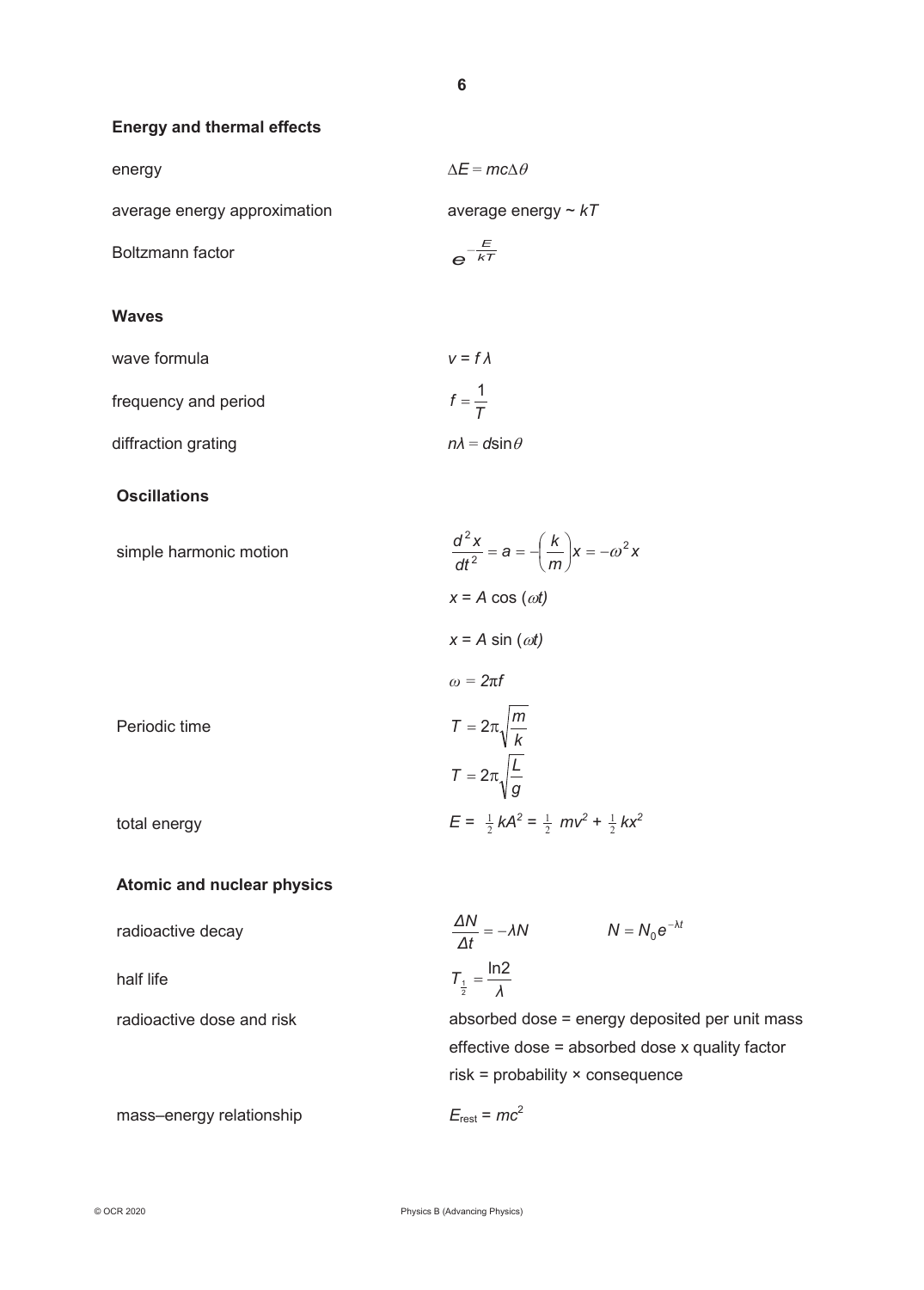| relativistic factor                       | $V = \frac{1}{\sqrt{1 - v^2/c^2}}$          |
|-------------------------------------------|---------------------------------------------|
| relativistic energy                       | $E_{\text{total}} = \gamma E_{\text{rest}}$ |
| energy–frequency relationship for photons | $E = hf$                                    |
| de Broglie                                | $\lambda = \frac{h}{p}$                     |

#### **Field and potential**

for all fields *r V r V* Δ Δ d field strength =  $-\frac{dV}{dr}\approx$ gravitational fields *m*  $g = \frac{F}{m}$ ,  $E_{grav} = -\frac{GmM}{r}$  $V_{grav} = -\frac{GM}{r}$ ,  $F = -\frac{GmM}{r^2}$ electric fields  $E = \frac{\overline{q}}{q} = \frac{\overline{q}}{d}$ *V q*  $E = \frac{F}{r} = \frac{V}{r}$ , electrical potential energy *r kQq* <sup>=</sup>  $V_{electric} = \frac{kQ}{r}$ ,  $F = \frac{kQq}{r^2}$ 

#### **Electromagnetism**

| magnetic flux                         | $\Phi = BA$                        |
|---------------------------------------|------------------------------------|
| force on a current carrying conductor | $F = ILB$                          |
| force on a moving charge              | $F = qvB$                          |
| Induced e.m.f                         | $\mathcal{E}=-\frac{d(N\Phi)}{dt}$ |